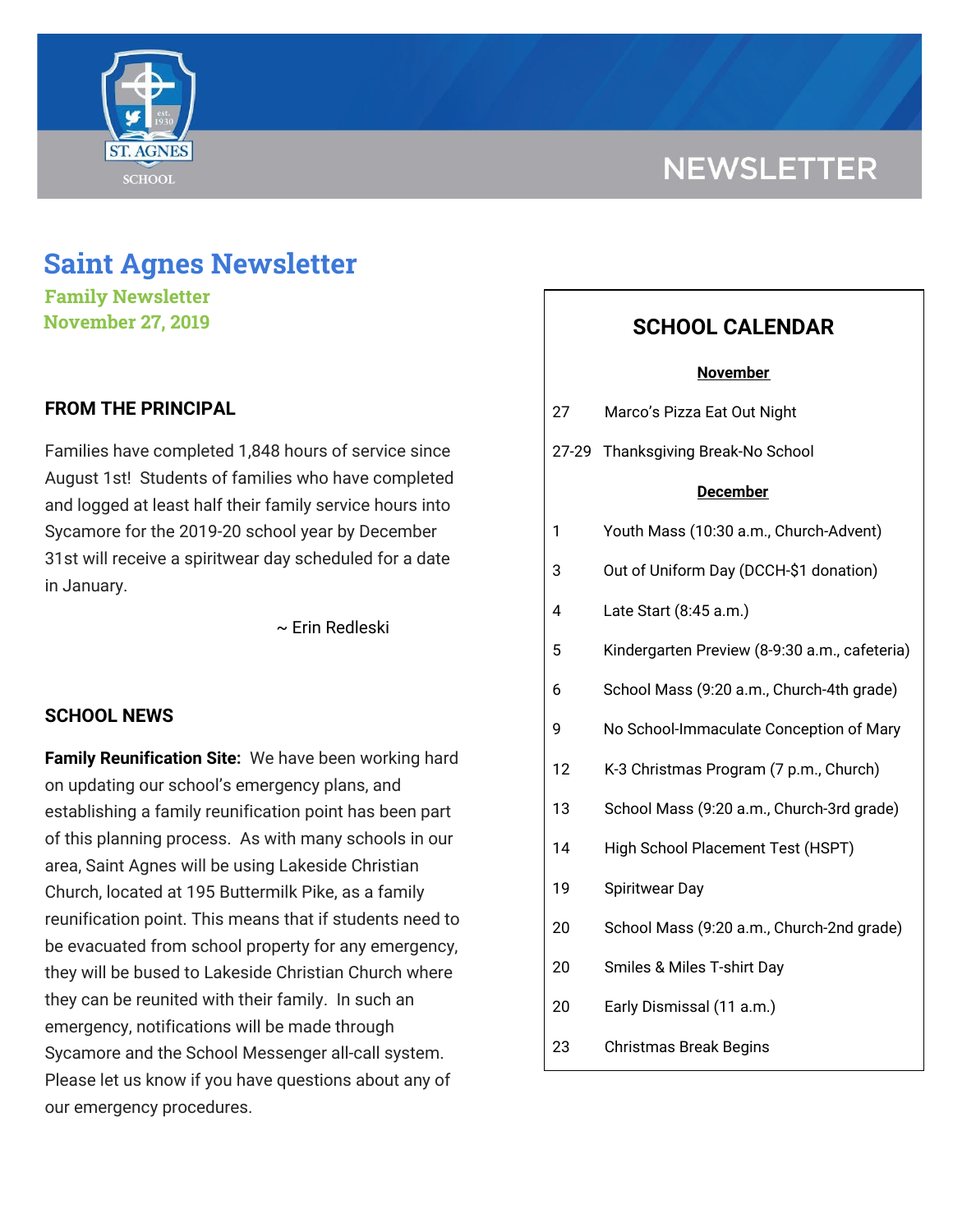**Junior High Honor Roll:** Congratulations to our junior high students who received either 1st or 2nd Honors in the first quarter for their academic achievement! Students receiving all A-grades earned 1st honors, and students receiving a combination of A and B-grades earned 2nd honors. Please click [here](https://school.saintagnes.com/wp-content/uploads/2019/12/Honor-Roll-Fall-2019-updated.pdf) to view the list of students receiving academic honors in Q1.

**Advent Food Drive:** Student Council is sponsoring a food drive to assist BeCon in helping provide "Fuel Packs" for kids who experience food insecurity. We will be collecting non perishable food items from 12/4 to 12/17. Please see the [attached](https://school.saintagnes.com/wp-content/uploads/2019/11/BeCon-food-drive-list-2019-2020.pdf) list for grade level collection suggestions.

**Hip Hop Dance Classes at St. Agnes:** This Studio Dee program is for St. Agnes students ages 5-10 and will take place in the school gym on Tuesdays in January and February. Special student rate. Great Christmas idea! Click [here](https://school.saintagnes.com/wp-content/uploads/2019/11/Studio-Dee-after-school-program.pdf) for full details. Thank you to Studio Dee, one of our corporate sponsors, for setting up this great opportunity!

**Cafeteria News**: We are hiring a Server/Dishwasher for our Saint Agnes school cafeteria. The hours are Monday thru Friday 10:30am-1:30pm. Contact Jackie Kaiser by email at jkaiser@covdio.org or call 859/392-1500. Volunteer help in the cafeteria would be appreciated until we fill this position.

**Cafeteria -** December lunch menu is attached [here.](https://school.saintagnes.com/wp-content/uploads/2019/11/Lunch-menu-Dec-2019.pdf)

**Volunteer opportunities**: We have lots of opportunities for parents to help out, including APPLE program volunteers, lunch volunteers, playground volunteers, and lunch 'n learn food signups. <https://signup.com/go/GpYmNi>

## **ATHLETIC BOOSTERS**

**Men's Basketball League:** St. Agnes is starting a men's 30 and over basketball league open to parish members. If you are looking to get some exercise this winter while enjoying the company of fellow parishioners, please come join us. Click on the [attached](https://school.saintagnes.com/wp-content/uploads/2019/11/Mens-League-Flyer-2019-20.pdf) flyer for more information.

## **PTO NEWS**

**Marco's Pizza Night:** Order from Marco's Pizza in Crescent Springs tonight (Nov. 27) and be sure to tell them you are from St. Agnes so we get a percentage of the sales. The homeroom with the most pizza orders will get a pizza party!

**St. Agnes Secret Christmas Shop:** St. Agnes will be having their Secret Christmas Shop for the students to buy gifts for family and friends again this year! The shop will be open December 16-20th. More information about the shop will be in the school newsletter as it gets closer. If you are interested in helping or have any questions please email Stacey Moorhead (staceyscully4@aol.com).

#### **Mission Statement of Saint Agnes School**

Saint Agnes School exists to provide excellence in Catholic education while inspiring and empowering our students to live the Gospel message of Jesus Christ. As compassionate and faithful Christians, we continue to pursue our spiritual journey, achieve our highest academic potential, and be stewards of the Catholic faith to others.